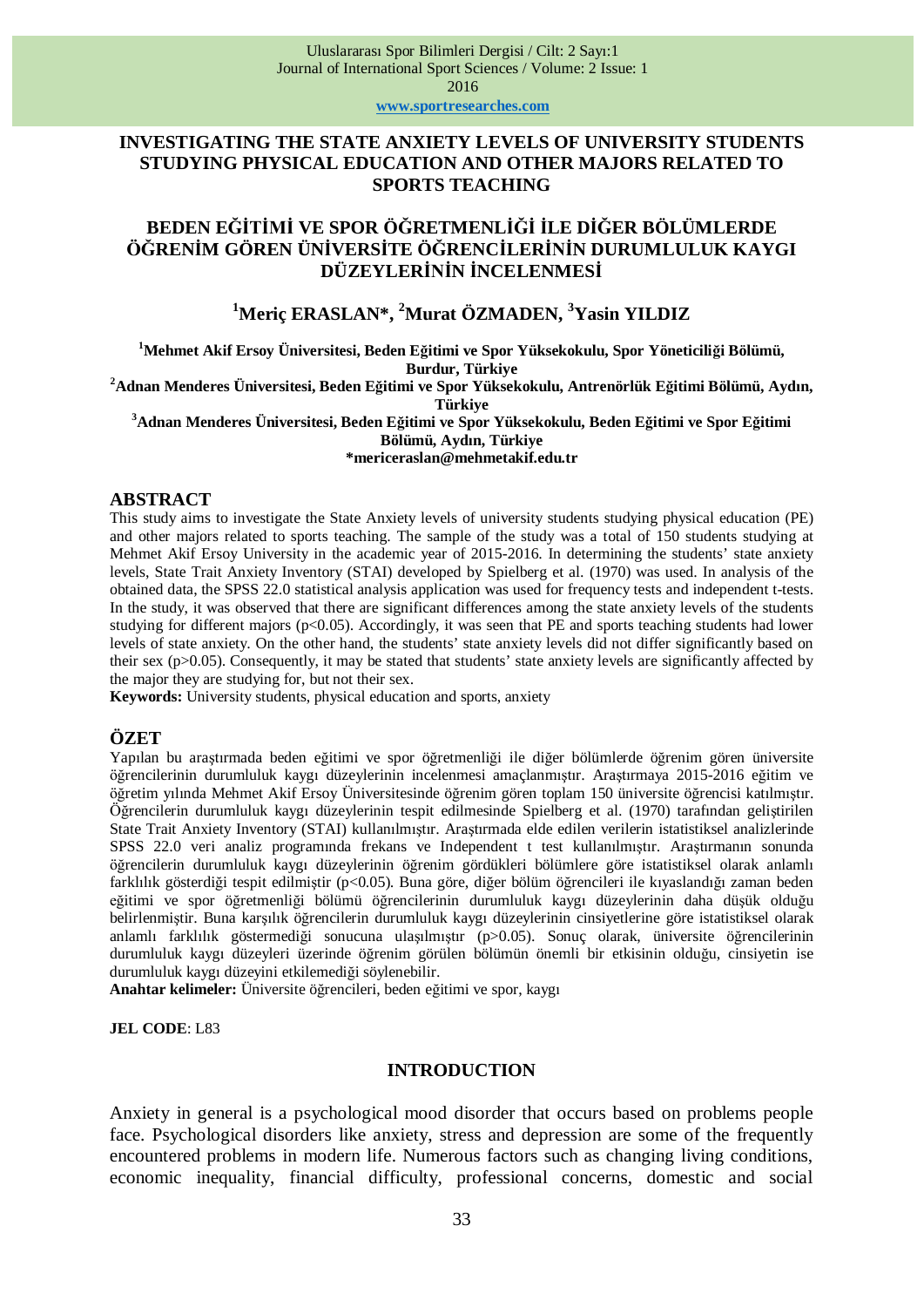problems, lead people to experience psychological issues. One of the psychological problems experienced by people from all ages in the society is anxiety. According to Karatas, Arslan  $\&$ Karatas (2014), anxiety occurs when people cannot cope with problems they encounter in their lives. Situations that cause anxiety for people may last for a short or long time. Anxiety problems experienced by people for a short time are called state anxiety, while long-lasting ones are called trait anxiety. While some problems experienced in people's lives cause temporary anxiety, others lead people to experience anxiety for a long time.

It is known that anxiety brings various other problems with it. On the other hand, anxiety has an aspect that stimulates, motivates and protects the individual. Positive anxiety makes the individual open to learning, and motivates them to gain an important position in the society. However, the individual must manage anxiety well in order to turn it into an advantage. When the anxiety that is not managed well captivates an individual, failure becomes inevitable (Akgün, Gönen & Aydın, 2007).

It is known that the anxiety factor is prominent in the field of sports, like every other field (Bingöl et al., 2012). Participation in sports affects the level of anxiety in different ways. In other words, anxiety levels of students differ according to the branch of sports they are interested in. Similarly, as the time of participation in sports increases, the anxiety levels students perceive decrease. In a study regarding this issue, it was found that the state anxiety levels of basketball players were significantly lower than those of volleyball, handball, taekwondo and wrestling participants. In the same study, it was observed that increase in athletes' years of participation decreased their perceived state anxiety levels (Basaran et al., 2009). According to the study by Civan et al. (2010), state anxiety levels of athletes showed some differences between individual sports and team sports.

It is known that participation in sports protects psychological health and improves psychological structure (Sahin, 2015; Keskin, 2014). Finding of the study on the effects of sports on anxiety also show that sports have a protective role (Lippke et al., 2015; Uebelacker et al., 2013; Wiles et al., 2012). According to Martinsen (2008), physical activity and sports activities are effective in overcoming anxiety disorders when they are used as therapeutic tools. According to O'Connor, Raglin & Martinsen (2000), participation in sports activities helps reduce anxiety levels of patients with panic disorders. Likewise, Ströhle (2009) stated that inactive lifestyle causes mental health issues for people, and physical activity serves a protective role in preventing mental health issues, especially anxiety.

University students in Turkey start their lives at university after a period of tough competition. After they start their education, they struggle with concerns for their future. After graduation from university, a good professional life awaits the students. On the other hand, students are also in danger of unemployment (Çakmak & Hevedanlı, 2005). Therefore, university life requires a serious level of skills to cope with anxiety.

As is known, participation in sports activities and having a sports-based personality type are important elements for psychological health. In this scope, it may be expected that sports have a protective role in minimizing perceived anxiety levels of students. In order to reach detailed information about this issue, research in this regard is important. In this study conducted with this scope, it was aimed to investigate the State Anxiety levels of university students studying physical education (PE) and other majors related to sports teaching.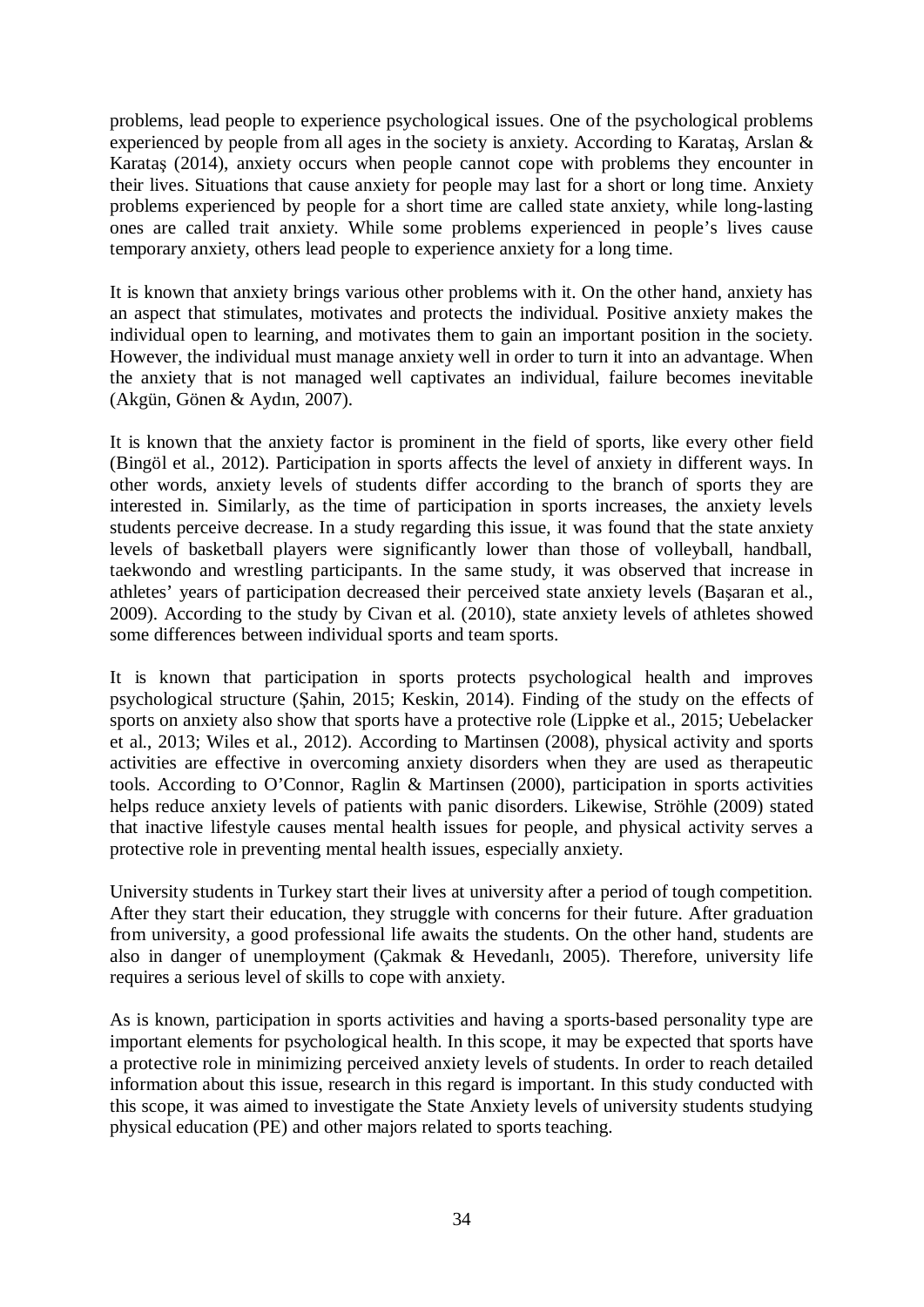### **MATERIALS AND METHODS**

#### **Research Model**

The study utilized the screening model which is frequently used in sports sciences. Research based on the screening model is also preferred frequently in other fields. In this study, participants were firstly subjected to data collection surveys. Then, the data acquired with surveys were analyzed and the results were interpreted.

#### **Research Sample**

A total of 150 participants including 75 male and 75 female students studying at Mehmet Akif Ersoy University in the academic year of 2015-2016 took part in the study. 75 of the participants were chosen from the department of PE and sports teaching, while the other 75 were from other departments. Descriptive statistics regarding the sample are given in Tables 1, 2 and 3.

| <b>Age</b>   | $\mathbf n$    | $\mathbf f$ |
|--------------|----------------|-------------|
| $17\,$       | $\mathbf{1}$   | ,7          |
| 18           | 14             | 9,3         |
| 19           | 27             | 18,0        |
| $20\,$       | 37             | 24,7        |
| 21           | 33             | 22,0        |
| $22\,$       | 15             | 10,0        |
| $23\,$       | $10\,$         | 6,7         |
| 24           | 6              | 4,0         |
| $25\,$       | $\overline{2}$ | 1,3         |
| $26\,$       | $\mathbf{1}$   | ,7          |
| 27           | $\overline{2}$ | 1,3         |
| 29           | 1              | ,7          |
| $30\,$       | 1              | ,7          |
| <b>Total</b> | 150            | 100,0       |

### **Table 1. Percentage distributions of age for study participants**

As seen in the table, university students in the age interval 17-30 participated in the study. It was observed that the vast majority of the participating students were between the ages of 19 and 22, while participants from other age groups were relatively fewer.

### **Table 2. Percentage distributions of majors for study participants**

| <b>Department</b>                            |     |       |
|----------------------------------------------|-----|-------|
| <b>Physical Education and Sports Teacher</b> |     | 50,0  |
| <b>Other Departments</b>                     |     | 50,0  |
| <b>Total</b>                                 | 150 | 100,0 |

As seen in the table, 50% of the students were studying PE and sports teaching, and the other 50% were students of different departments.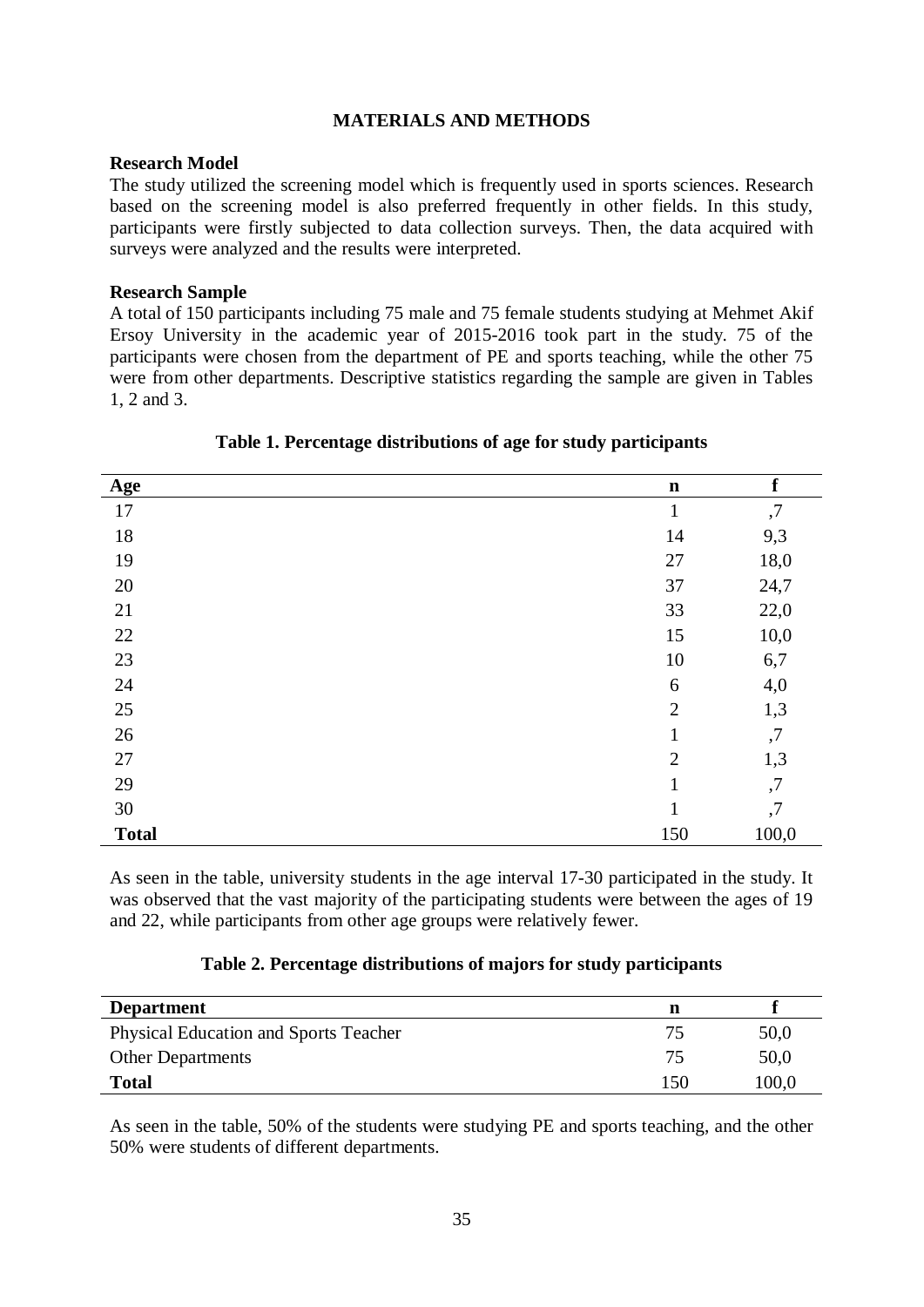| Gender       | n   |       |
|--------------|-----|-------|
| Female       | 75  | 50,0  |
| Male         | 75  | 50,0  |
| <b>Total</b> | 150 | 100,0 |

# **Table 3. Percentage distributions of gender for study participants**

As seen in the table, 50% of the participating students were female, while the other 50% were male.

## **Data Collection Tool**

A personal information form was used to determine the participating students' age, sex and department. In order to determine the state anxiety levels of the students, the State Trait Anxiety Inventory (STAI) developed by Spielberg et al. (1970) was used (as cited in; Kandemir, 2012). The scale has 20 questions used to determine state anxiety levels. The scores of the items 1, 2, 5, 8, 10, 11, 15, 16, 19 and 20 in the scale are reversed. The responses provided to each question change between 1 and 4. Total score obtained from the scale shows the person's state anxiety level (Basaran et al., 2009).

### **Statistical Analysis**

In the statistical analyses of the obtained data, the SPSS 22.0 data analysis tool was used. To determine the distribution of students according to age, sex and departments, frequency analysis was used. In comparing the state anxiety levels of students based on their departments and sexes, independent t-test was used.

# **FINDINGS**

Table 4 shows state anxiety levels of participants based on their departments, while Table 5 shows state anxiety levels based on the participants' sexes.

## **Table 4. Comparison of state anxiety levels of participating students based on their departments**

| <b>Department</b>                            | <b>Mean</b> | <b>Standard</b><br><b>Deviation</b> |          |      |
|----------------------------------------------|-------------|-------------------------------------|----------|------|
| <b>Physical Education and Sports Teacher</b> | 39,36       | 7,808                               | $-2.969$ | .003 |
| <b>Other Departments</b>                     | 43.23       | 8,142                               |          |      |

As seen in the table, state anxiety levels of participating students differ significantly based on the departments they are receiving education in  $(p<0.05)$ . According to the data obtained, students of PE and sports teaching have lower state anxiety levels than others.

## **Table 5. Comparison of state anxiety levels of participating students based on their gender**

| <b>Gender</b> | N  | <b>Mean</b> | <b>Standard</b><br><b>Deviation</b> |         |      |
|---------------|----|-------------|-------------------------------------|---------|------|
| Female        | 75 | 40,87       | 9,136                               | $-.637$ | ,525 |
| Male          | 75 | 41          | 7,141                               |         |      |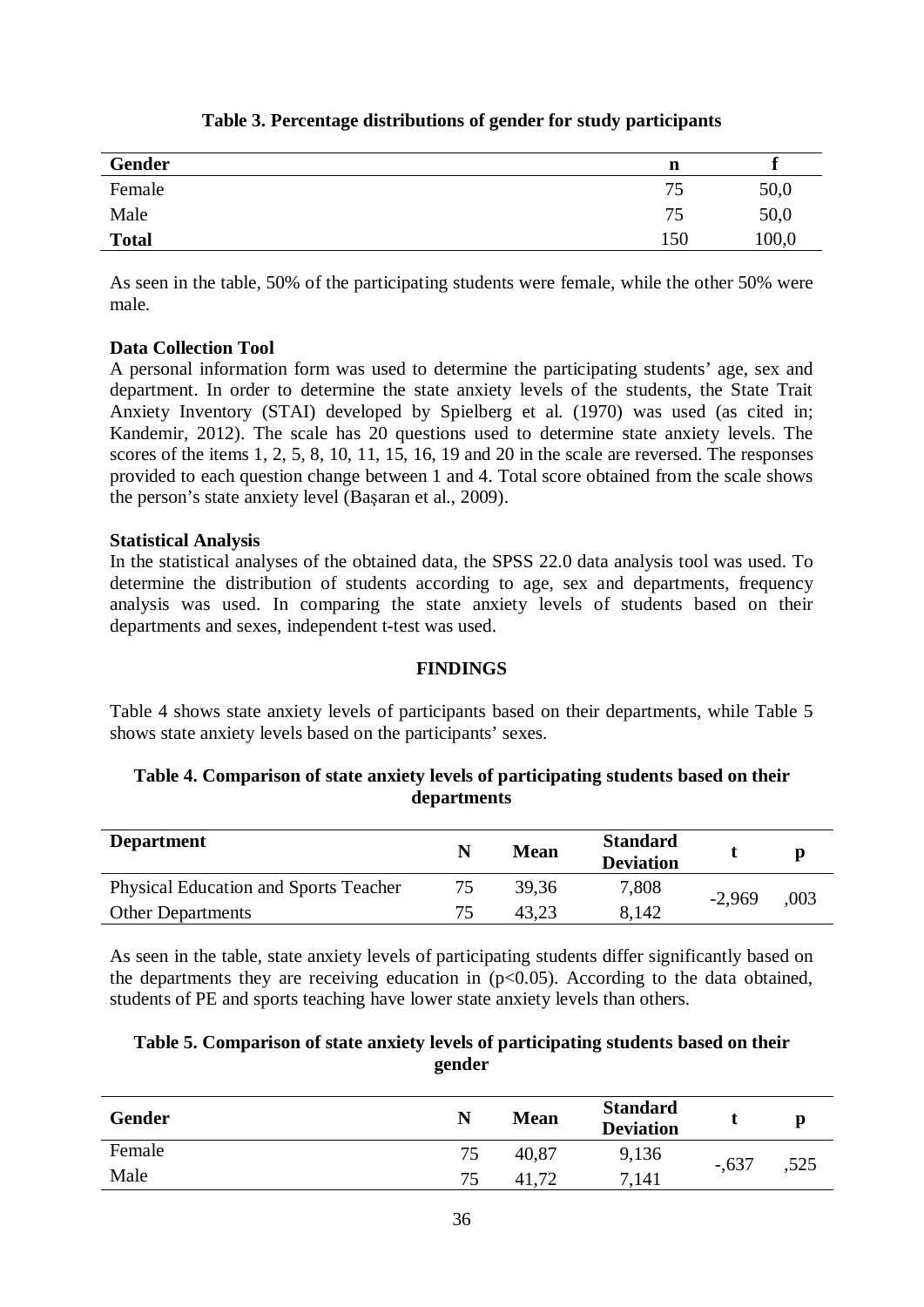As seen in the table, state anxiety levels of participating students did not differ significantly based on their sex  $(p>0.05)$ .

## **DISCUSSION AND CONCLUSION**

In the study, it was observed that the state anxiety levels of PE and sports teaching students were significantly lower in comparison to other students. It may be argued that this result stems from the sports department students' sportive personalities, regular sports activities of the majority of the students, the presence of practice courses in the sports department, and positive effects of participating in sports on the psychological structure of students. According to the studies in the literature conducted on students from departments other than sports, the students' anxiety levels did not differ significantly according to the majors that study in (Bozkurt, 2004; Cakman & Hevedanlı, 2005).

People participating in sports experience high levels of competition anxiety and stress before competitions. When the athletes' skills to cope with stress and anxiety are not developed, it is not possible for them to show high performance in competitions (Basaran et al., 2009). Therefore, people with habits of participating in sports develop skills to cope with anxiety. In this scope, it can be argued that lower levels of state anxiety of the students of PE and sports teaching in comparison to other students are expected.

It was observed that the state anxiety levels of participating students did not differ significantly according to their sex. The studies in the literature on university students also show no significant differences in anxiety levels of students according to sex (Doğan  $\&$ Çoban, 2009).

Research on individuals in different age groups show significant perceived anxiety levels according to sex (Rosenthal & Schreiner, 2000; Akgün, Gönen & Aydın, 2007; Surtees, Wainwright & Pharoah, 2002; Uzuntarla et al., 2015). The research conducted by Aydoğan  $\&$ Özbay (2012) aimed to compare state anxiety levels of high school seniors. As a result of the research, it was observed that male students have higher state anxiety levels in comparison to female students. Another study by Basaran et al. (2009) aimed to compare state anxiety levels of athletes based on sex. As a result of the study, it was observed that male athletes have higher state anxiety levels in comparison to female athletes. In a similar study conducted by Bozkurt (2004) on university students, it was aimed to investigate trait anxiety levels of students based on sex. The study found trait anxiety levels of female students lower than those of male students. On the other hand, in the study by Cakmak  $&$  Hevedanlı (2005), it was observed that female students have higher anxiety levels than male students.

When the findings of the research in the literature are evaluated, it may be seen that state anxiety is found lower in female participants according to some studies, while other studies report higher state anxiety levels for females. It may be considered for the reasons for these results that the participants of these different studies may have been brought up or trained in different socio-cultural contexts. Additionally, the factors causing anxiety in each individual's life are different. Factors that constitute serious sources of anxiety for some male students might have nothing to do with some female students. For example, it was observed in the study by Deveci, Calmaz & Acik (2012) that anxiety levels differed significantly between sexes. In the same study, it was seen that professional concerns and alcohol consumption habits were indicative of the students' anxiety levels. Accordingly, it may be argued that, as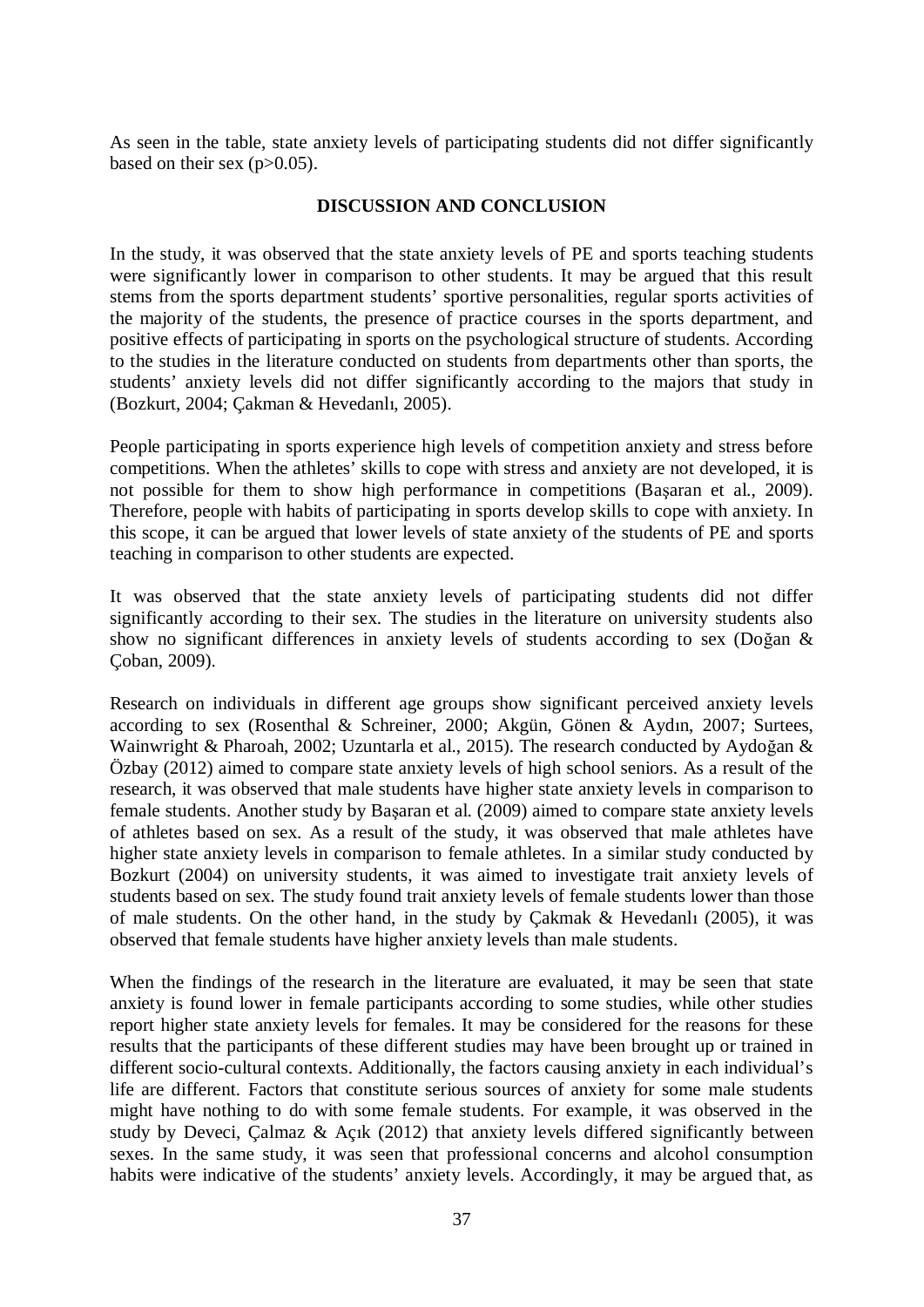well as the students' sex, other socio-demographic aspects of students should also be investigated while assessing their anxiety levels.

In conclusion, it was determined that the state anxiety levels of students differed significantly according to their departments, and according to the findings reached, students of PE and sports teaching had significantly lower levels of state anxiety when compared to students from other departments. It was considered that sports' protective and improving effects on psychological structure led to this result. It was observed that the state anxiety levels of the students did not differ significantly according to the participating students' sex. However, some studies in the literature found significant differences in state anxiety levels based on sex. The reason for this result was considered to be the different socio-cultural backgrounds of students taking part in different studies.

#### **REFERENCES**

- Akgün, A., Gönen, S., & Aydın, M. (2007). The investigation of anxiety levels of primary school science and mathematics teacher students' according to some variables. *Electronic Journal of Social Sciences*, 6(20), 283-299.
- Aydoğan, D., & Özbay, Y. (2012). Explanation of academic procrastination from self-esteem, state anxiety, self-efficacy*. Pegem Journal of Education and Instruction*, 2(3), 1-9.
- Başaran, M. H., Taşğın, Ö., Sanioğlu, A., & Taşkın, A. K. (2009). Examxination of the level of state - trial anxiety of sportsmen according to some variables. *Selçuk University The Journal of Institute of Social Sciences*, 21, 533-542.
- Bingöl, H., Çoban, B., Bingöl, Ş., & Gündoğdu, C. (2012). Determine the anxiety level of national team taekwondo athletes before matches who studied at universities. *Selçuk University Journal of Physical Education And Sport Science*, 14(1), 121-125.
- Bozkurt, N. (2004). The relationship between the levels of depression and anxiety in a group of university students and various variables. *Education and Science*, 29(133), 52-59.
- Civan, A., Arı, R., Görücü, A., & Özdemir, M. (2010). Comparison of the pre and post game state and trait anxiety levels of individual and team athletes. *Journal of Human Sciences*, 7(1), 193-206.
- Çakmak, Ö., & Hevedanlı, M. (2005). The examination of concern levels of biology student's class by various variables. *Electronic Journal of Social Sciences*, 4(14), 115-127.
- Deveci, S. E., Çalmaz, A., & Açık, Y. (2012). The relationship between anxiety level and health, social and demographical factors in the students of a newly established university in Eastern Anatolia. *Dicle Medical Journal*, 39(2), 189-196.
- Doğan, T., & Coban, A. E. (2009). The investigation of the relations between students' attitude toward teaching profession and anxiety level in faculty of education. *Education and Science*, 34(153), 157-168.
- Kandemir, M. (2012). Explanation of students' academic procrastination behaviors with, anxiety, fear of failure, self-esteem and achievement goals. *Pegem Journal of Education and Instruction*, 2(4), 81-88.
- Karataş, Z., Arslan, D., & Karataş, M. E. (2014). Examining teachers' trait, state and cursive handwriting anxiety. *Educational Sciences: Theory & Practice*, 14(1), 241-248.
- Keskin, Ö. (2014). Effects of physical education and participation to sports on social development in children. *Journal of International Multidisciplinary Academic Researches*, 1(1), 1-6.
- Lippke S, Wienert J, Kuhlmann T, Fink S, & Hambrecht R (2015). Perceived stress, physical activity and motivation: findings from an internet. *Annals Sports Medicine and Research*, 2(1), 1-5.